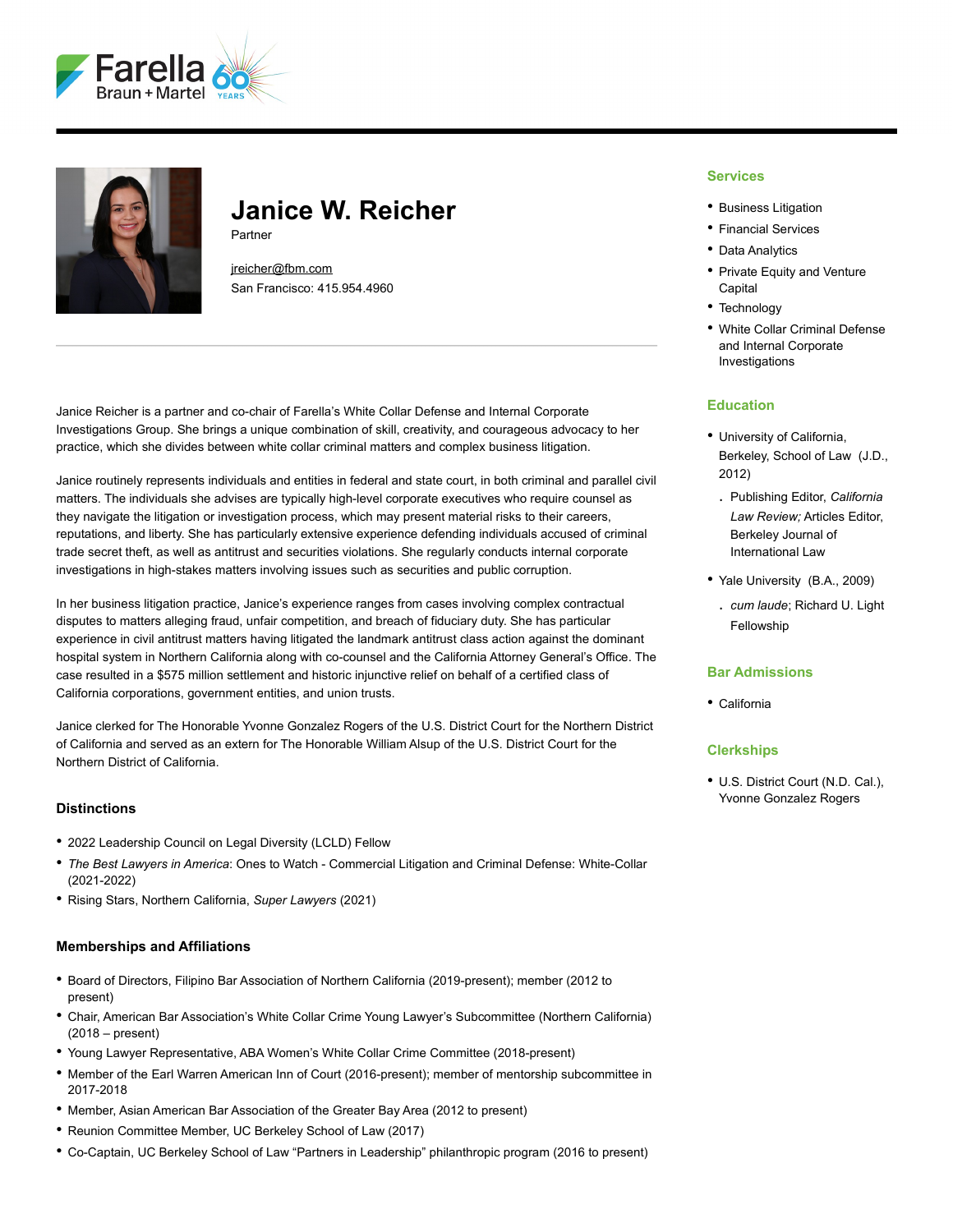

## **Experience**

**Rhode Island Attorney General Antitrust Investigation of Proposed Merger Between Two Largest Healthcare Systems in Rhode Island**

Represent the Rhode Island Attorney General in conducting an antitrust investigation, in coordination with the Federal Trade Commission, of the proposed merger between the two largest healthcare systems in Rhode Island. Following the issuance of the Rhode Island Attorney General's 131-page, single-spaced decision regarding the proposed transaction, the transacting parties abandoned the merger.

### **Wells Fargo Bank**

Serve as counsel for eighteen Wells Fargo current and former employees ranging from senior executives to a member of the Wells Fargo litigation department to private financial advisers in internal (Audit Committee) and multiple federal government (DOJ, SEC, OCC, and state attorneys general) investigations and civil suits regarding allegations of improper retail and wealth management sales practices and improper consumer lending practices.

### **U.S. v. Hogan**

Represented former eBay affiliate marketer accused of defrauding eBay of more than thirty million dollars. Sentenced to five months custody at Taft prison camp and restitution. *USA v. Hogan*, Northern District of California, 5:10-cr-00495-EJD

### **United States v. Mogal, Zhang, et al.**

This trade-secret-theft case was indicted in June 2018 against five former and one current Fitbit employees alleging that each defendant unlawfully possessed trade secrets of their former employer Jawbone, Inc. We are counsel for the one current Fitbit employee, Ms. Zhang, in a high profile and closely watched federal criminal case pending in the Bay Area. No trial date has been set. U.S. District Court for the Northern District of California (San Jose Division), Case No. CR 18-00259BLF

### **John Goodman / Goodman Real Estate**

Represented board member and co-owner of entity contracted to provide privatized housing for military personnel and their families as a defendant in two suits for fraud (in California and Georgia) and a federal grand jury investigation out of Virginia. Issues include breaking into federal facilities, insurance fraud, and other frauds. *Monterey Bay Military Housing v. Pinnacle Monterey, et al. and Fort Benning Family Communities, et al.*

### **Roz v. Nestle Waters North America, Inc.**

In addition to retail sales of bottled water, Nestle Waters, dba Arrowhead, also makes recurring monthly deliveries to home and office customers (i.e., water coolers). Plaintiffs brought a class action under a new California statutory scheme that regulates "automatic renewal contracts" – i.e., contracts where a credit card is charged on a repeated basis for continued deliveries of goods or services. Precedent in this area was limited because the statute is relatively new. In September 2017, the court denied class certification; plaintiff sought to try the case in order to preserve the right to appeal, and the case was set for trial in December 2017. After a pretrial ruling interpreted the statute to reject most of plaintiffs' claims, the plaintiff agreed to dismiss with prejudice for a waiver of costs.

### **Publications**

August 14. 2020